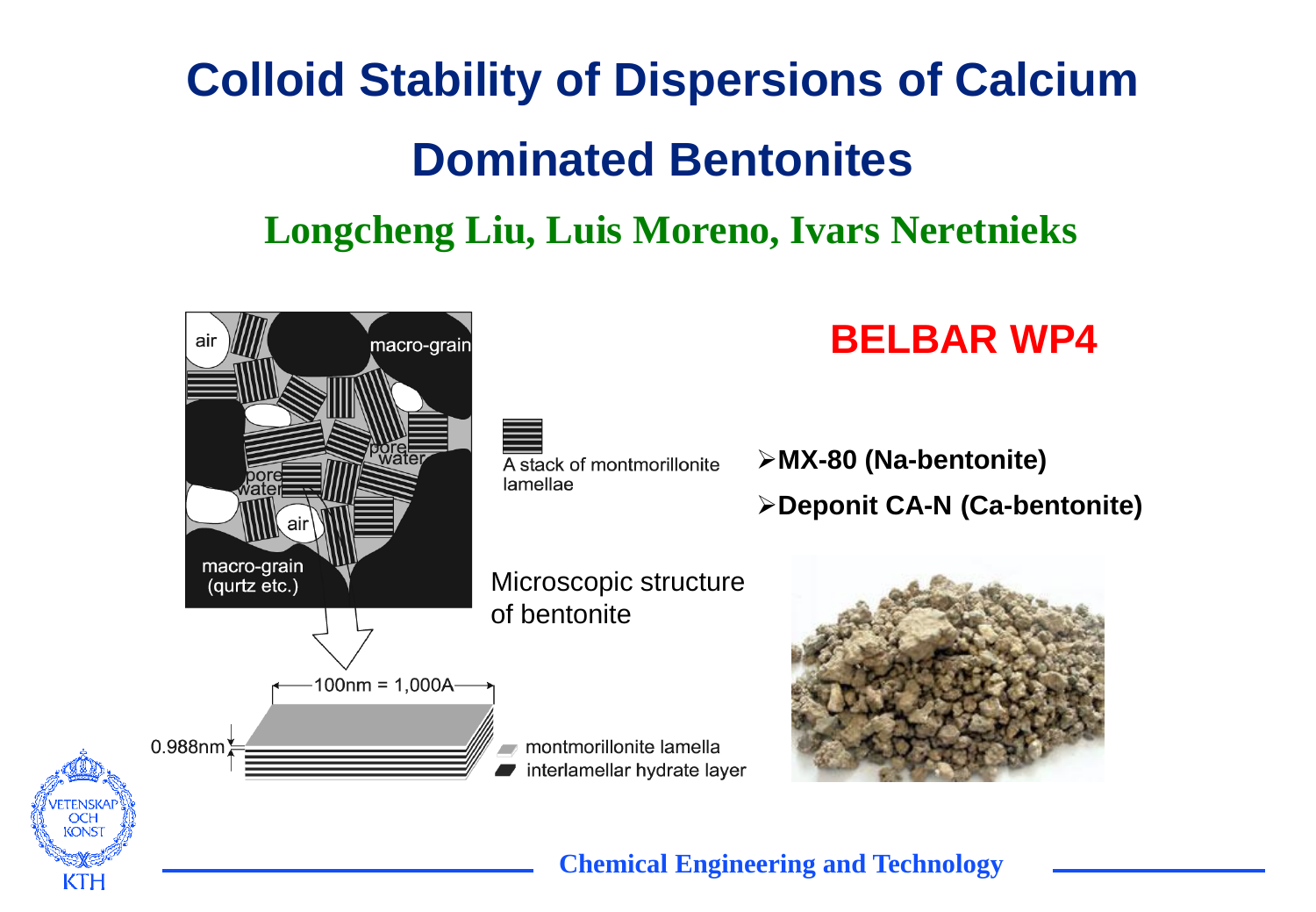### **Objectives**

- **To understand the mechanisms and to**
- **develop models that govern or account for**
- **Example 15 Stack formation and properties**
- **Example 13 Swelling behavior and properties**
- **Rheological behavior and properties**
- **Impact of water chemistry**



**Impact of accessory minerals**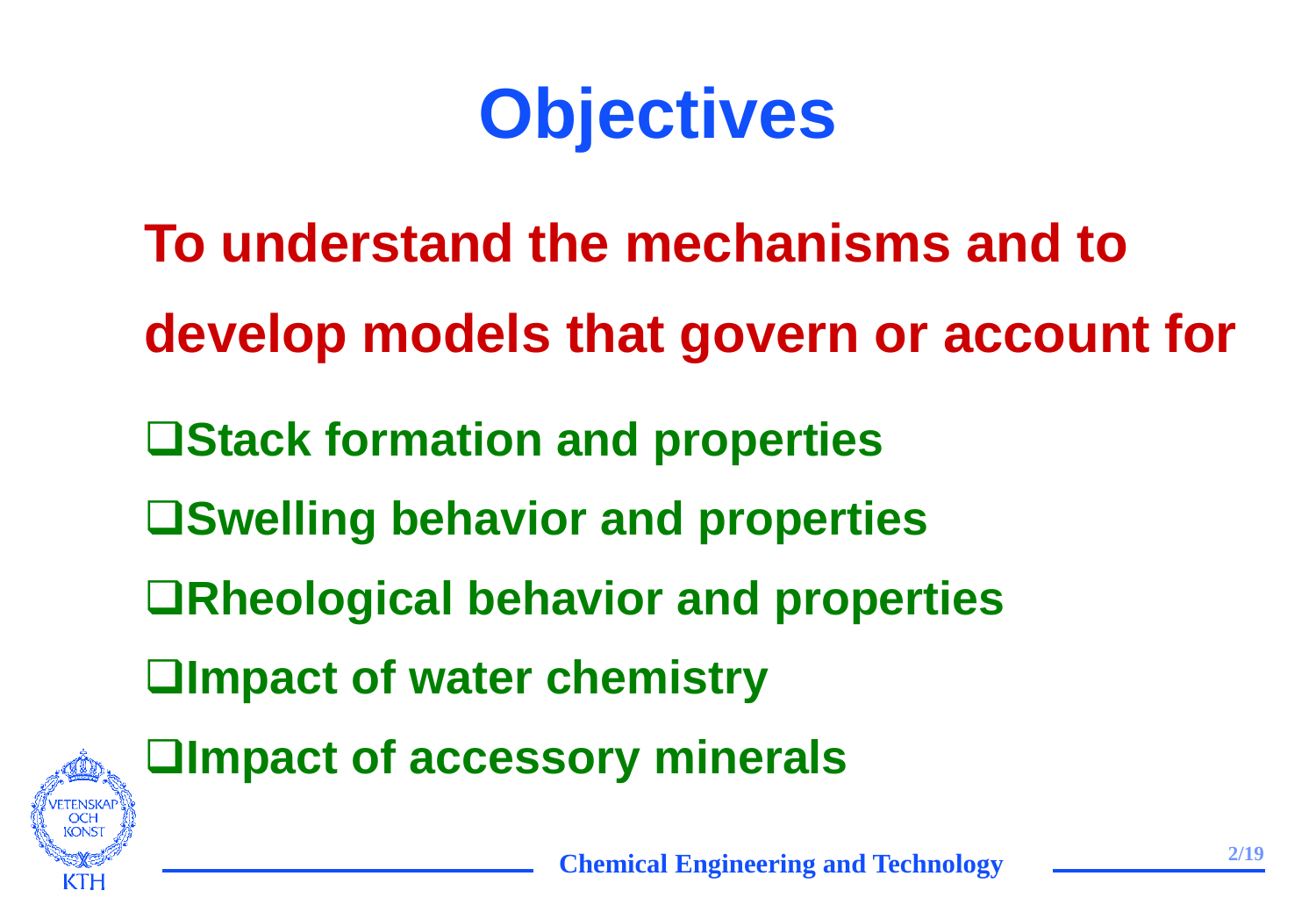**Dvinskikh & FurÓ, 2009**

 $\Delta$ V/V  $\approx$  300 % for Ca-bentonite compacted



**Mielenz & King, 1955**

 $\Delta$ V/V  $\approx$  45 ~ 145 % for Ca-bentonite in powder

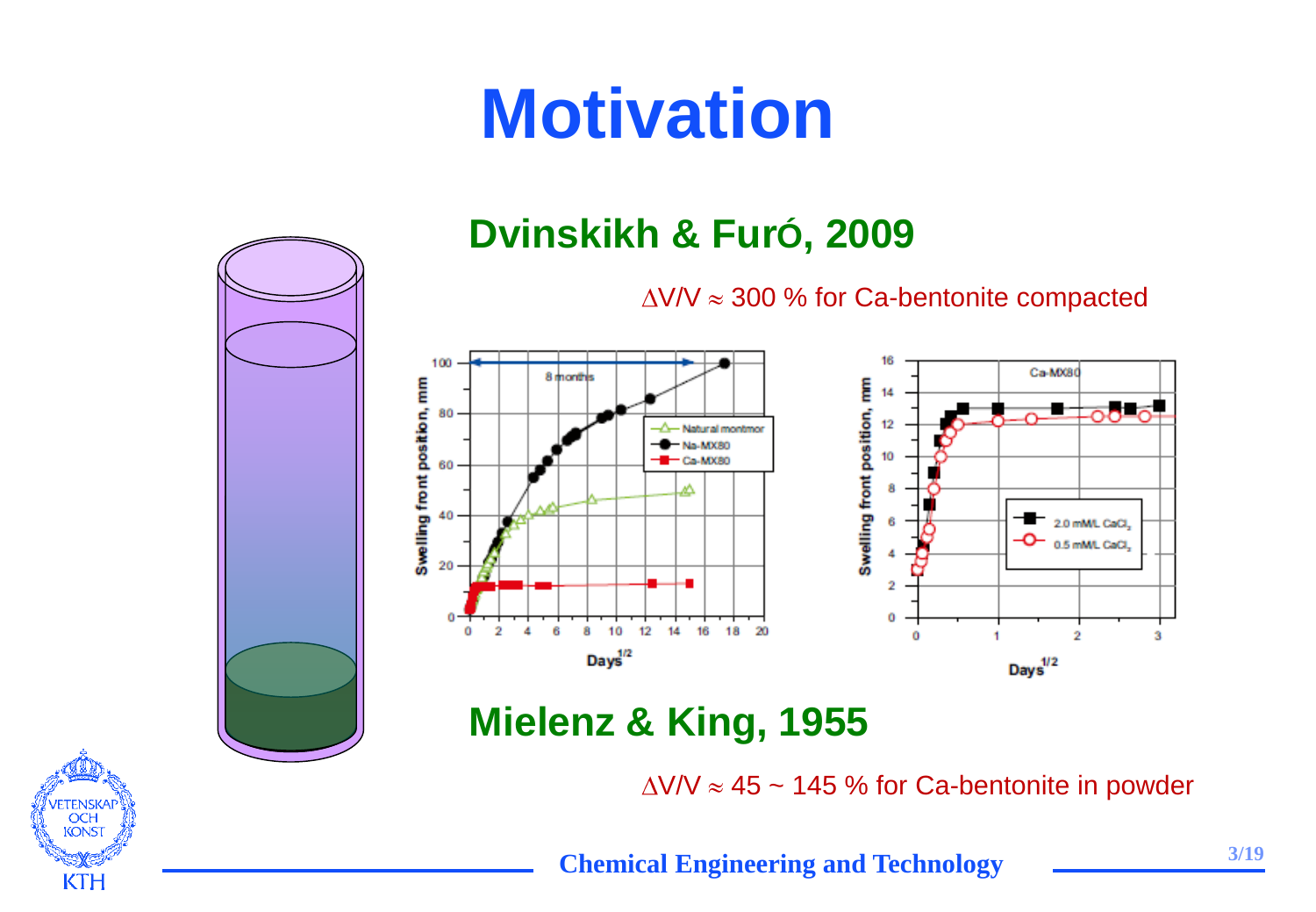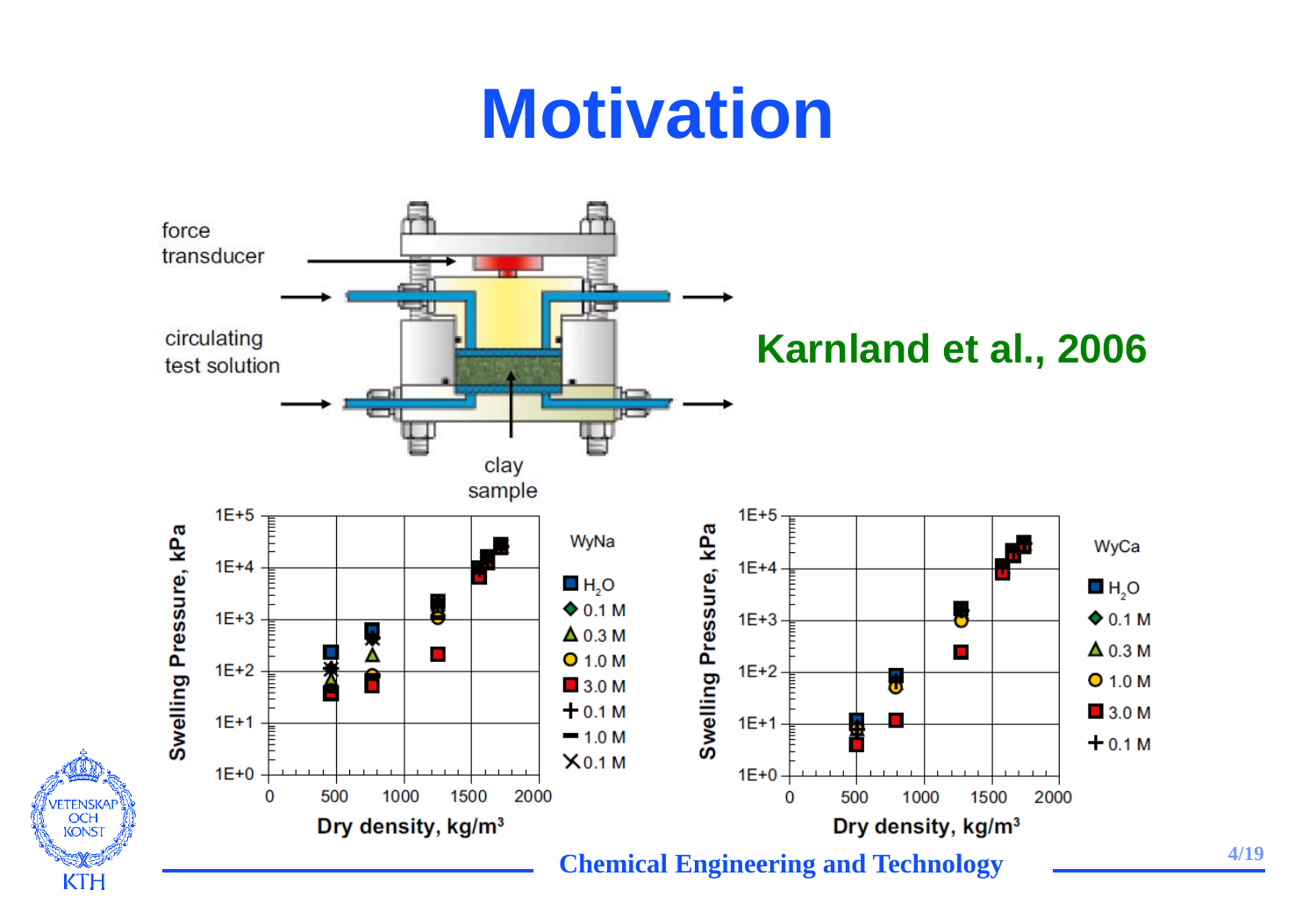#### **A force balance model (Liu et al., Langmuir, 2009)**

$$
\frac{\partial \phi}{\partial t} = \frac{\partial}{\partial x} \left\{ \mathbf{I} - \phi \left( F_s \frac{\phi}{f} + D_F \frac{\partial \phi}{\partial x} \right) \right\}
$$

$$
D_{\rm F} = \frac{k_{\rm B}T}{f} - \frac{\delta_{\rm p}\phi_{\rm max}}{f} \left(\frac{\partial F_{\rm A}}{\partial\phi} - \frac{\partial F_{\rm R}}{\partial\phi}\right)
$$



**ETENSKA OCH KONST** 

**KTH** 



Na-bentonite in distilled water **Ca-bentonite in distilled water**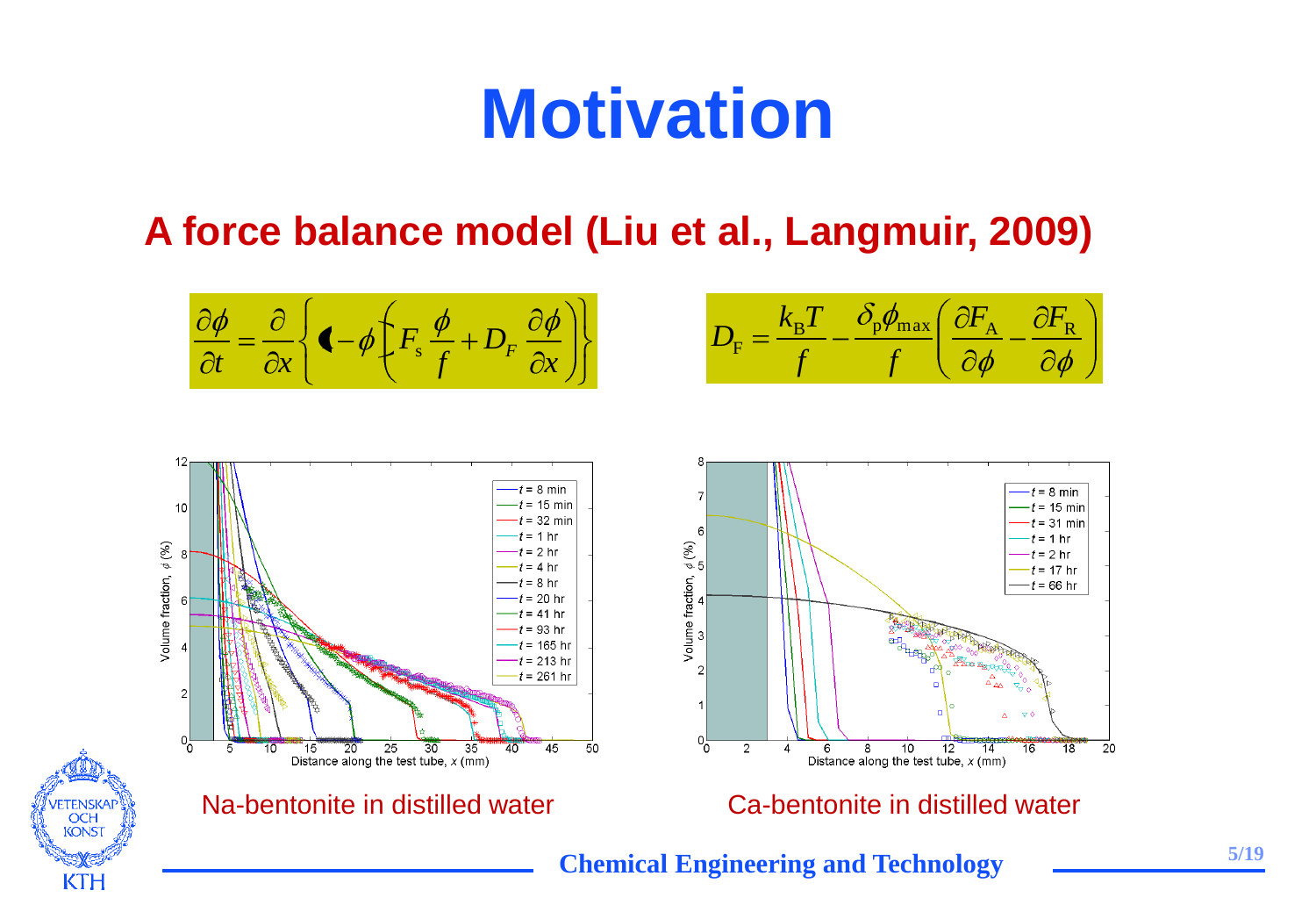#### **Interaction between two lamellas – MC simulations**

**In salt free system**



**KONST** 

**KTH**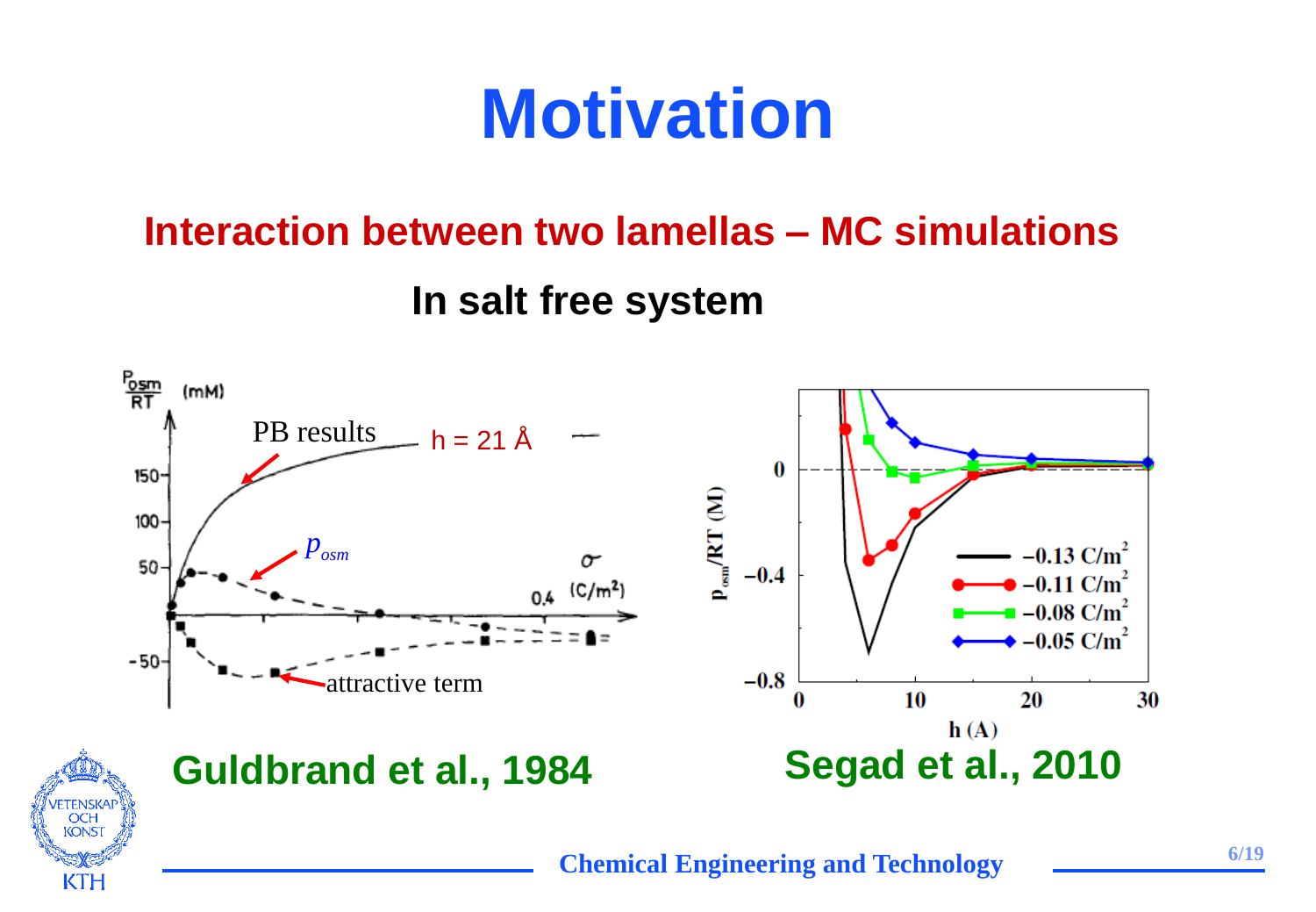#### **Interaction between two lamellas – Theoritical studies**

**In 2:2 salt system**

**KONST** 

**KTH** 

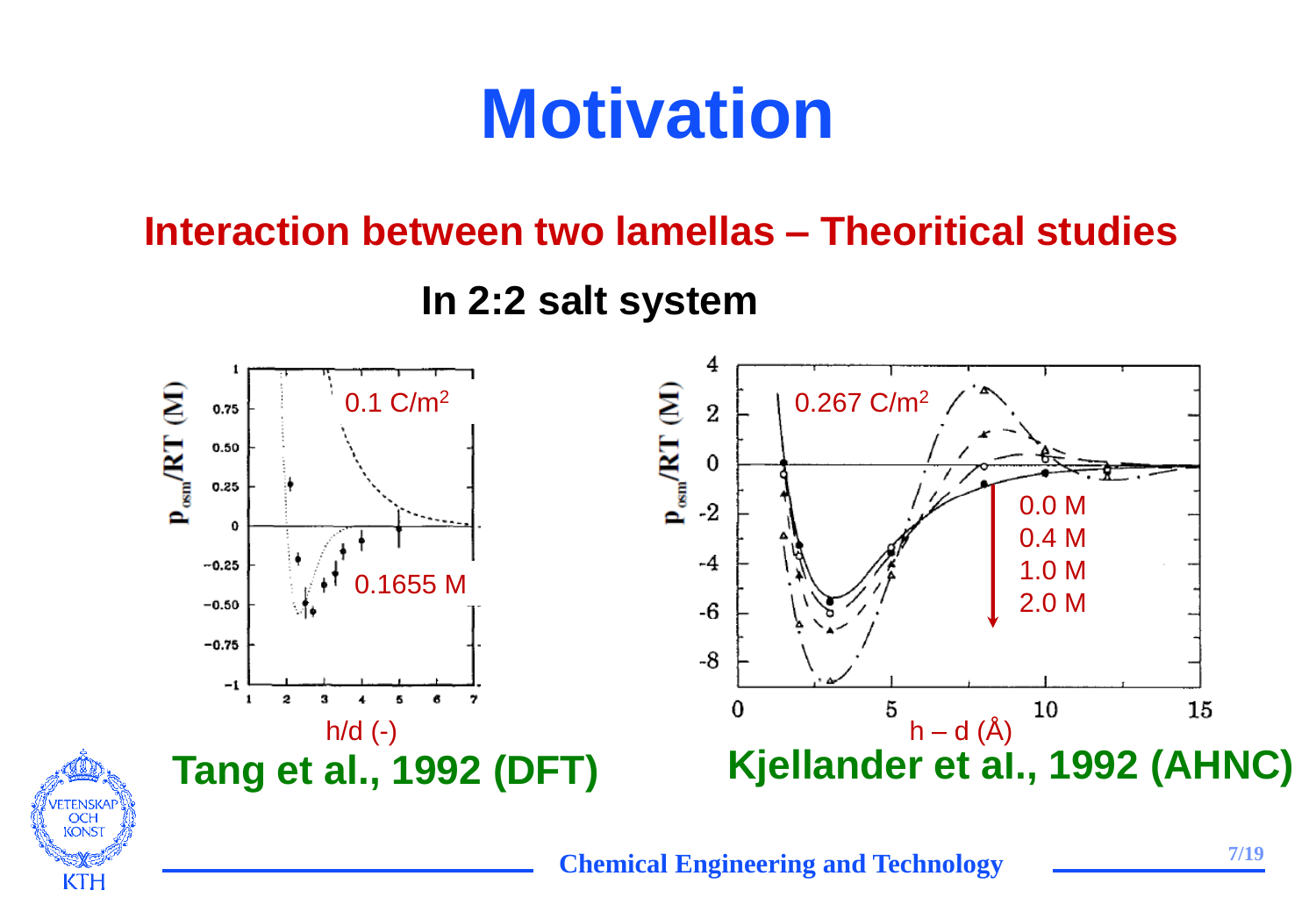# **Swelling behavior**

### **To develop**

- **A simple DLVO-based model by taking** 
	- **the particles as stacks of collapsed lamellas**

### **To understand**

- **The cohensive/expansive properties**
- **The effects of mixed electrolytes**



**The effects of particle arrangements**

**The effects of dimensional heterogenity**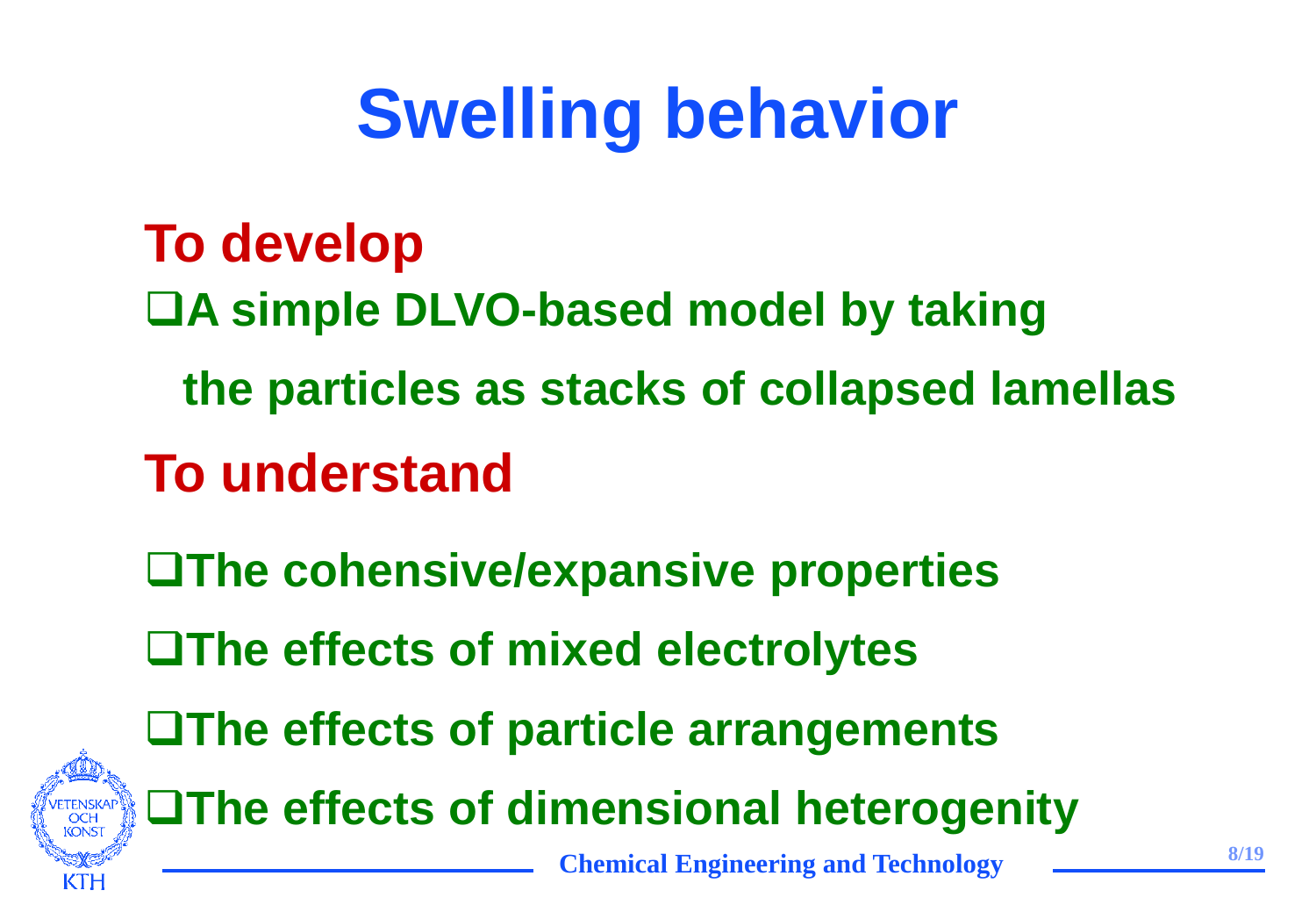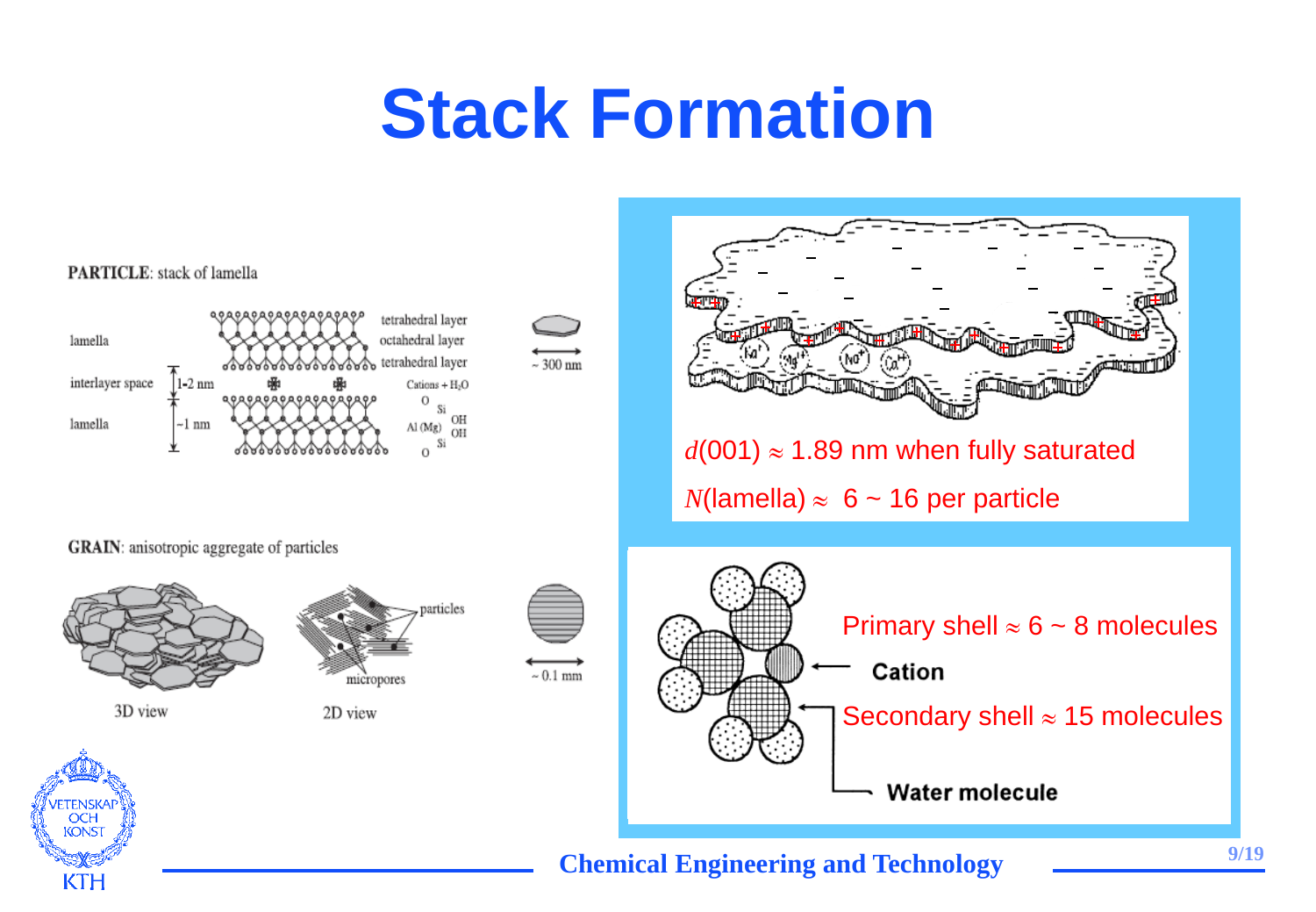### **Surface charge distribution**



### **Surface arrangement**



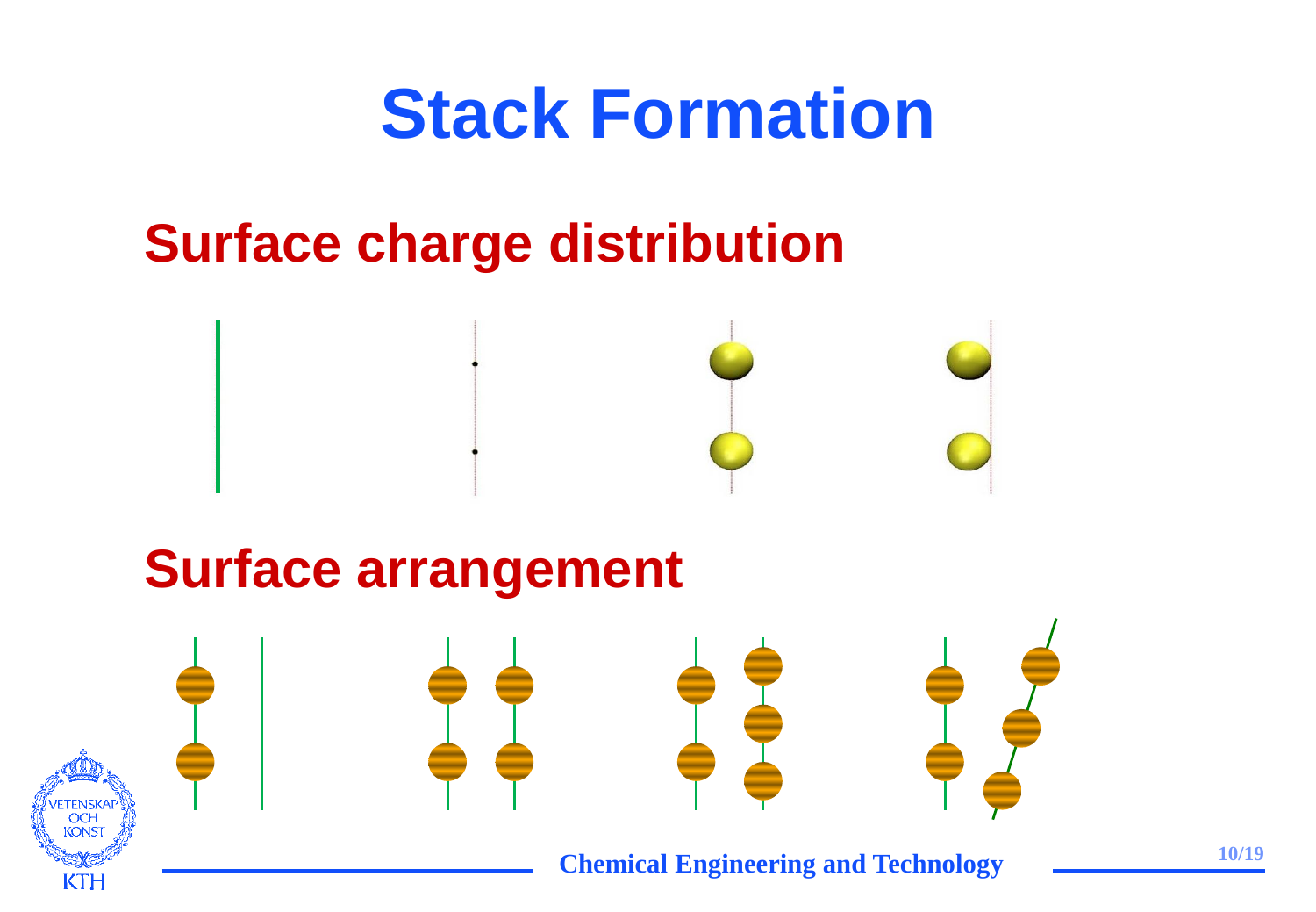- **To investigate the effects of**
- **Surface charge heterogeneity**
- **Surface arrangement**
- **Ionic sizes**
- **Hydration shells**
- **Mixed electrolytes**



**by both Monte-Carlo simulations and the Weighted** 

**Correlation Approach of the Density Functional Theory**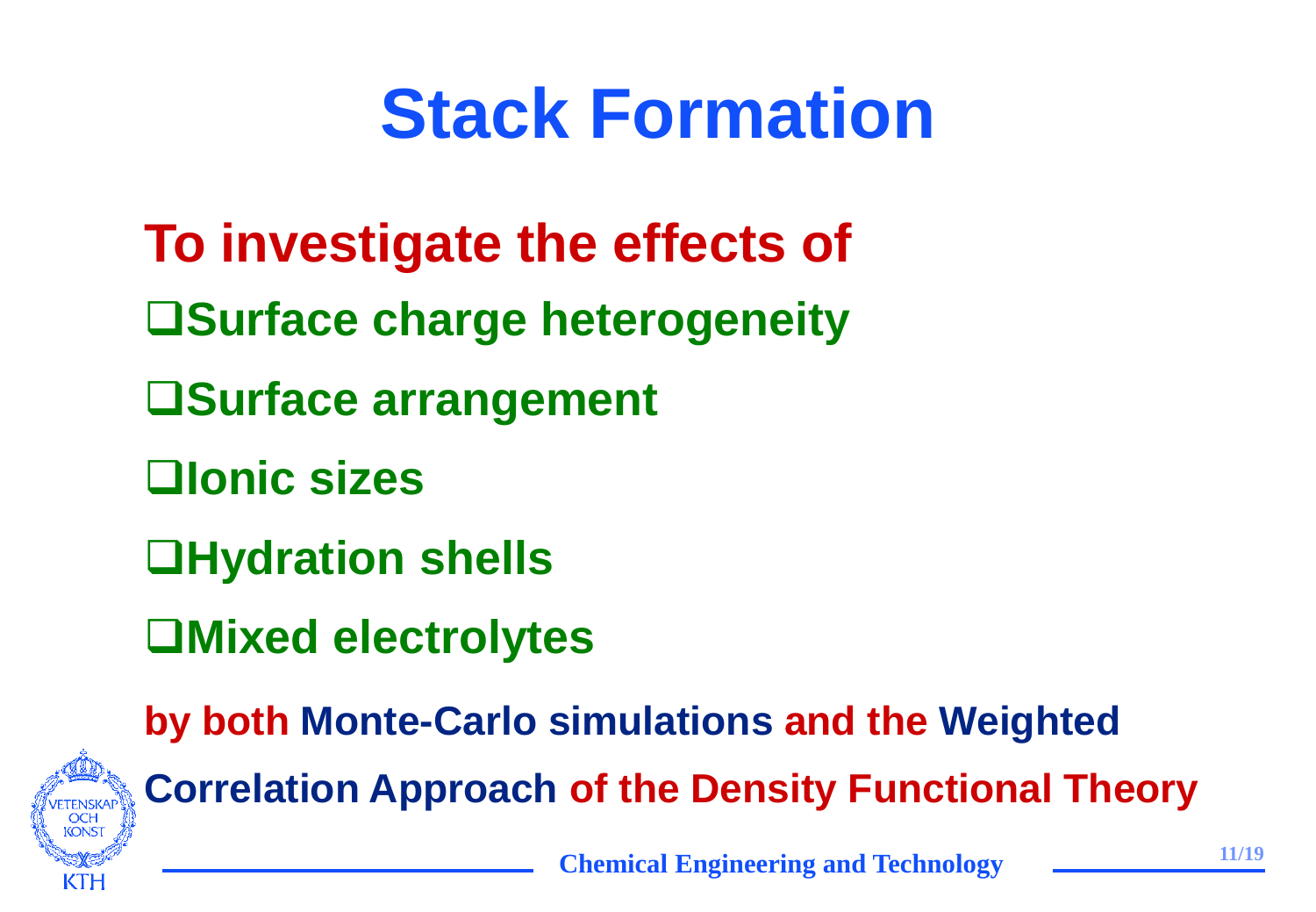#### **Monte Carlo simulations – discrete**



**The attractive force is weakened and can even be truned into a repulsive force** *z* 3

**ETENSKA OCH KONS** 

KTH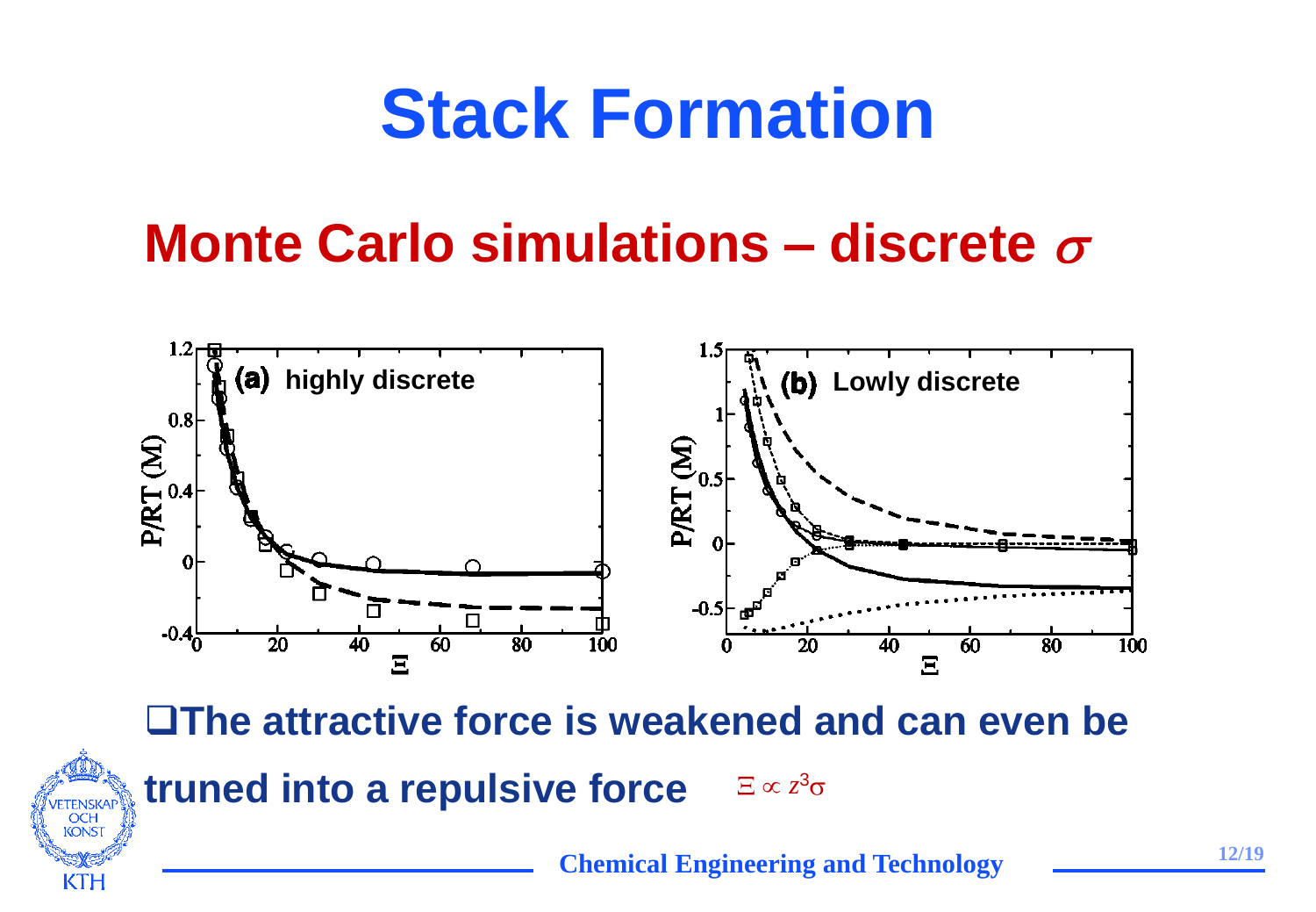### **Weighted Correlation Approach**



**To develop simple expressionss for swelling pressure**



**To gain insight into ion-ion correlations and other effects**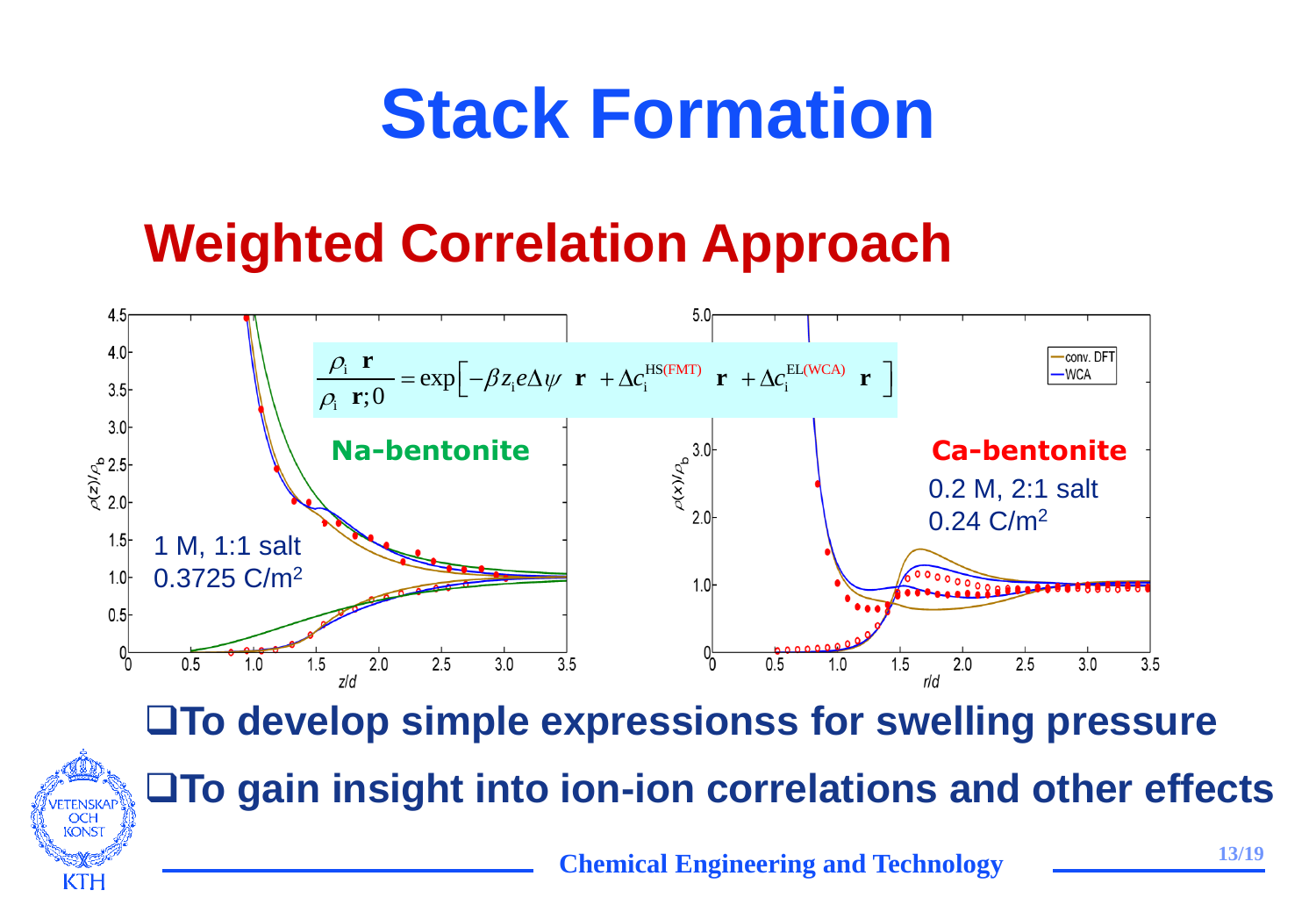### **Development of Conceptual and Mathematical Model for Bentonite Erosion under Repositoy Conditions Longcheng Liu, Luis Moreno, Ivars Neretnieks**





**Chemical Engineering and Technology**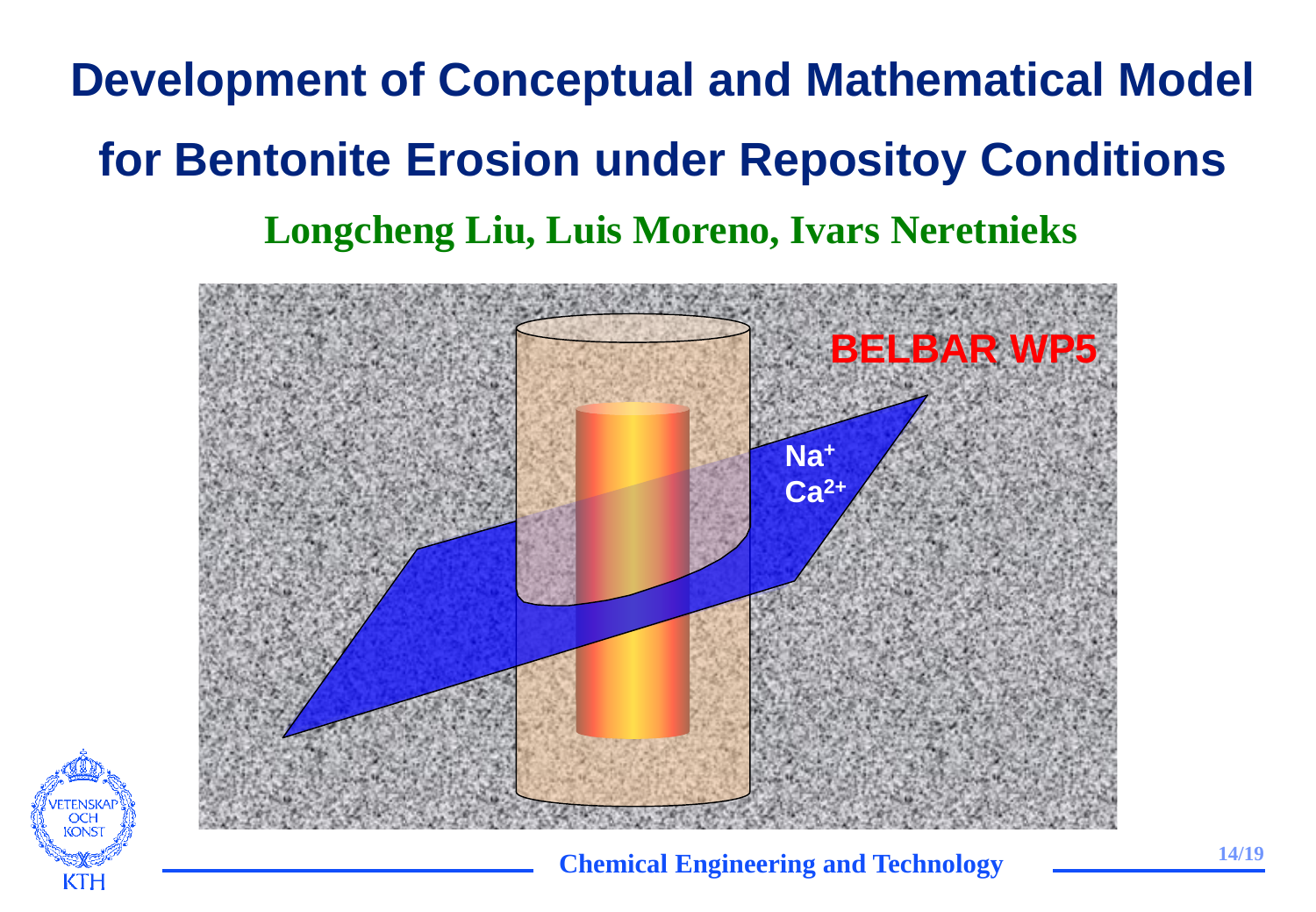# **Transport Processes**



#### **To assess the rate of bentonite erosion**

```
MX-80 (Na-bentonite)
```


**Non-saline groundwater (***c* **<< C.C.C) glacial melt water fresh meteoric water**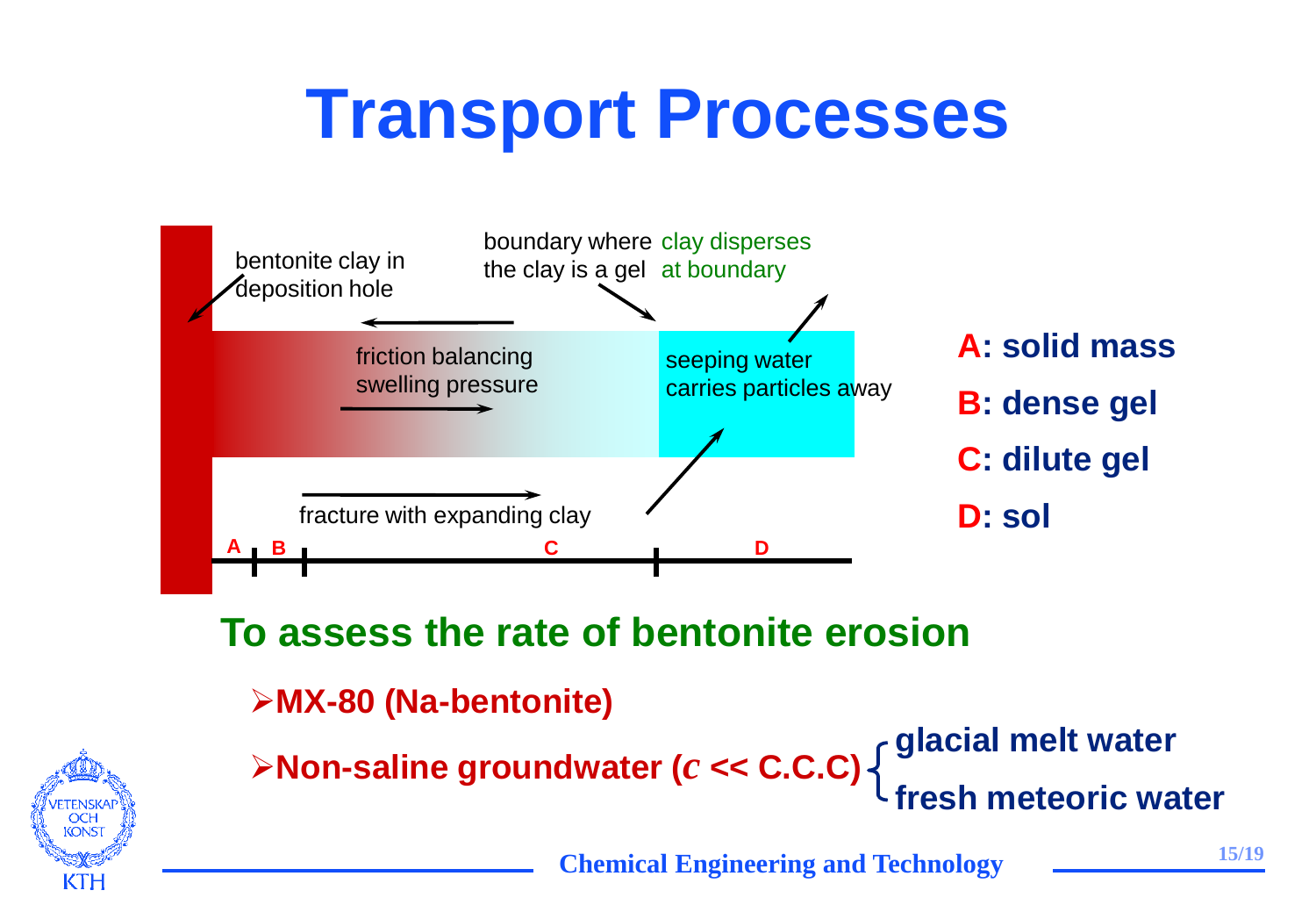**The swelling behavior (a force balance model) The rheological behavior (a viscosity model) The ionic diffusion (impact of water chemistry) The volume-fraction dependence of diffusion The water seepage (Darcy's law) To improve/validate the transport model developed previously that accounts for**

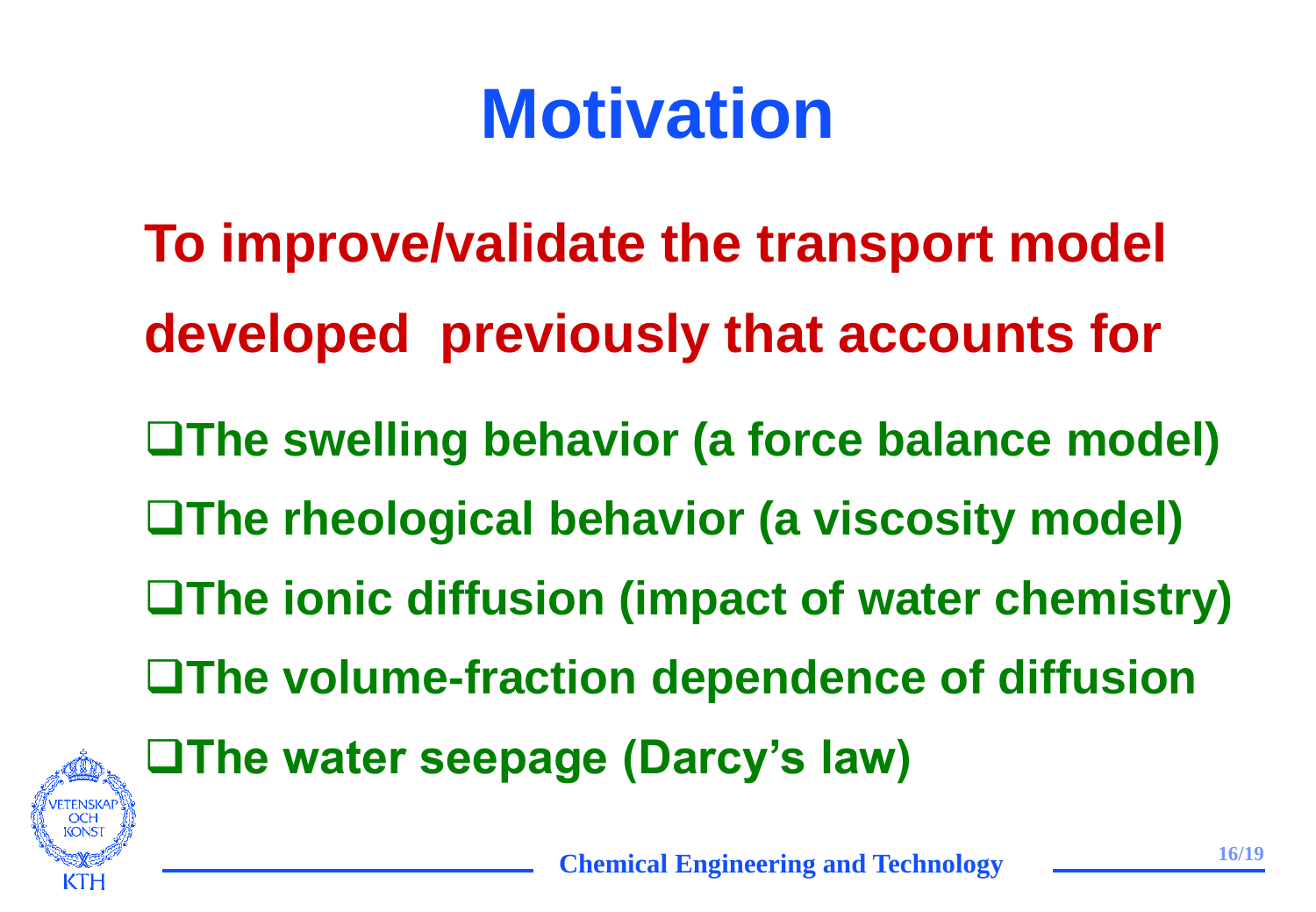### **Release Flux Distribution**



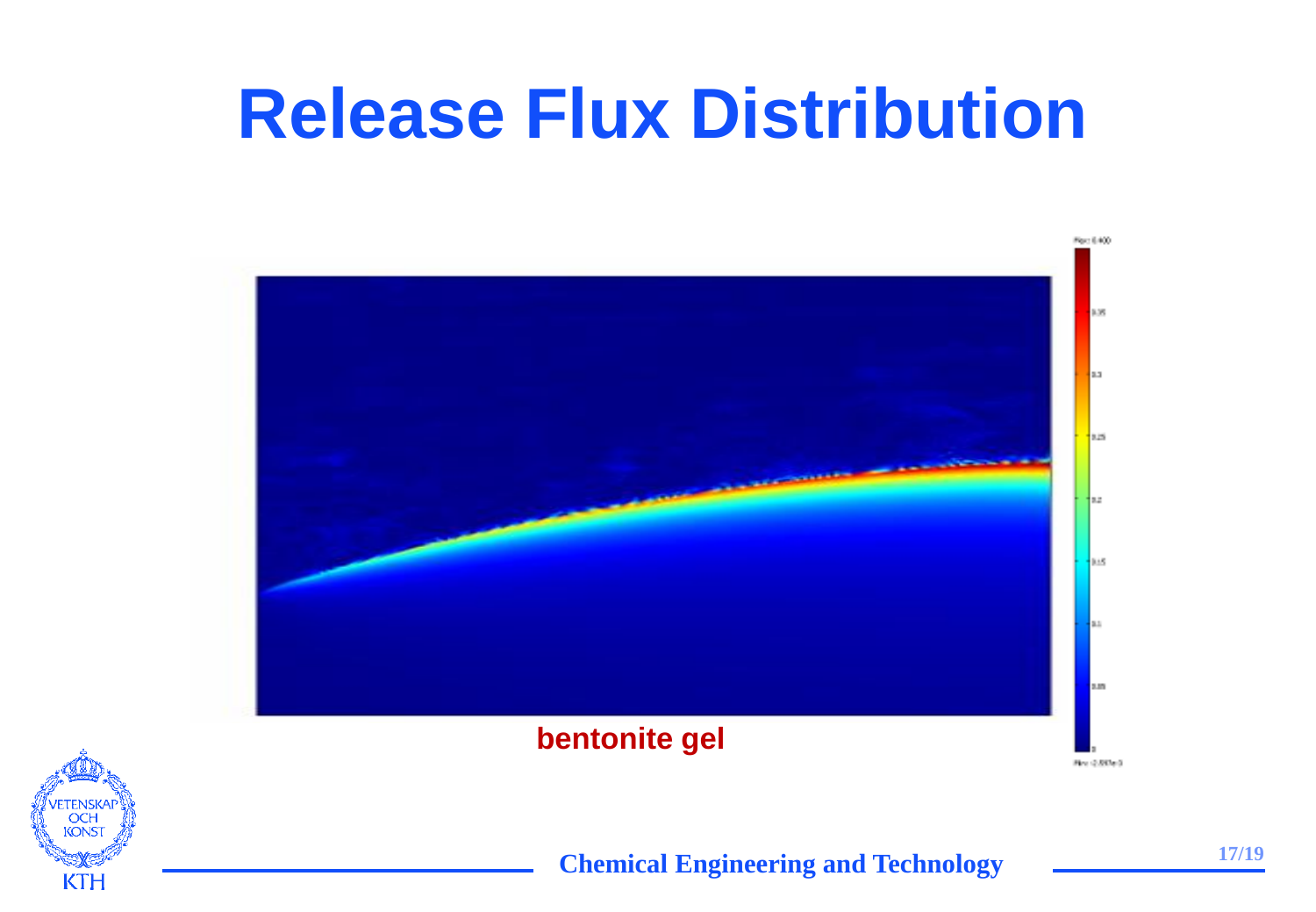# **Objective**

- **To investigate the effects of**
- **Chemistry evolution of pore water**
- **Mass transfer of solutes at gel/sol interface**
- **Example 23 A Release of colloids and stacks to flowing water**
- **DDL properties of Ca rich system**
- **Variable aperture fractures**

**KONS** 

KTH